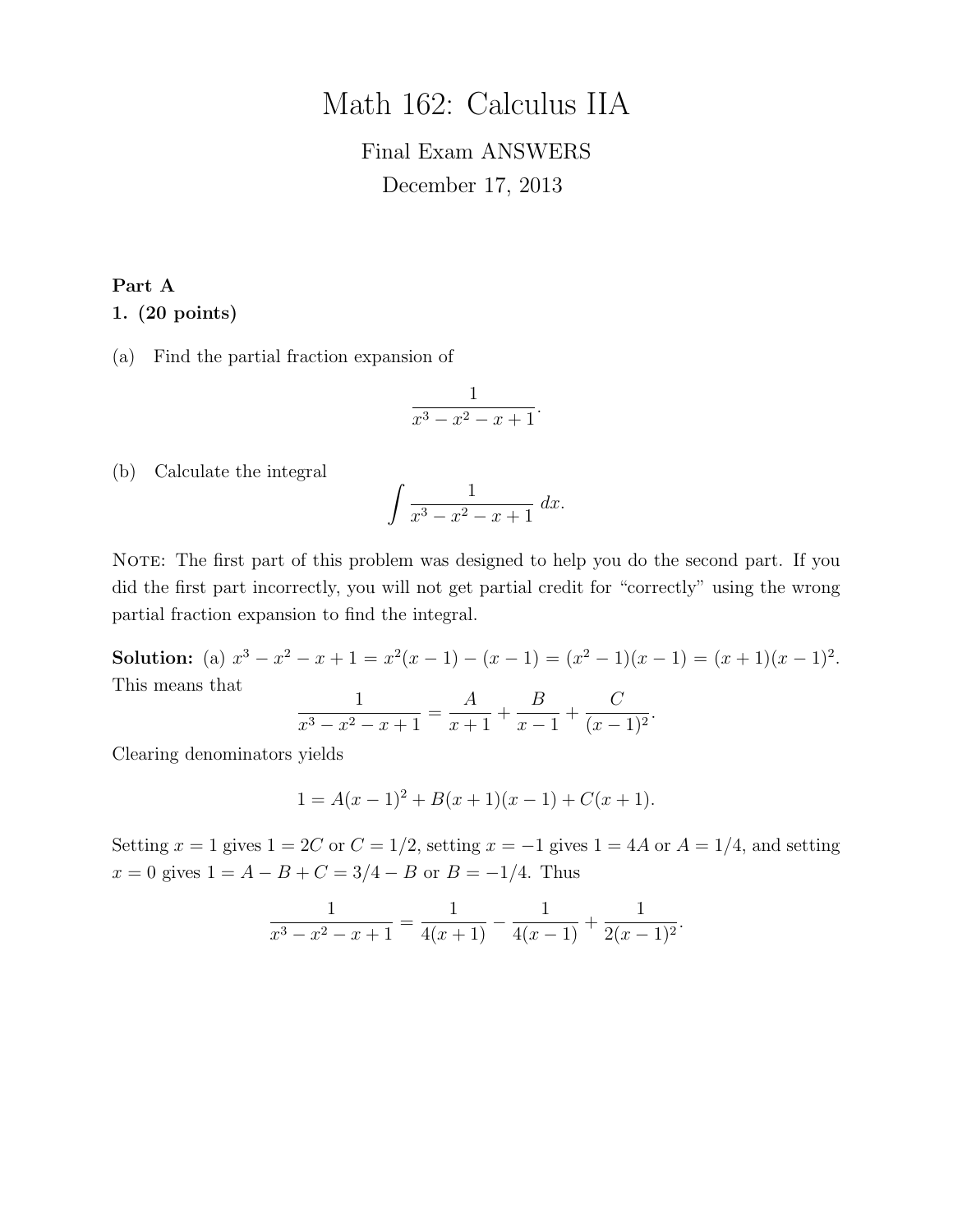(b) From (a) we get

$$
\int \frac{1}{x^3 - x^2 - x + 1} dx = \int \left( \frac{1}{4(x+1)} - \frac{1}{4(x-1)} + \frac{1}{2(x-1)^2} \right) dx
$$

$$
= \frac{1}{4} \int \frac{dx}{x+1} - \frac{1}{4} \int \frac{dx}{x-1} + \frac{1}{2} \int \frac{dx}{(x-1)^2}
$$

$$
= \frac{1}{4} \ln|x+1| - \frac{1}{4} \ln|x-1| - \frac{1}{2(x-1)} + C
$$

2. (20 points) Evaluate the integral

$$
\int (x+1)\sqrt{4-x^2}\,dx
$$

[Hint: You may find the identity  $\sin(2\theta) = 2\sin\theta\cos\theta$  useful.]

**Solution:** A right triangle with sides  $\sqrt{4-x^2}$  and x will have hypotenuse 2. Let  $\theta$  be the angle opposite the side with length  $x$ . Then we have

$$
x = 2\sin\theta,
$$
  
\n
$$
dx = 2\cos\theta \, d\theta,
$$
  
\n
$$
\sqrt{4 - x^2} = 2\cos\theta,
$$

and  $\theta = \arcsin(x/2)$ . This gives

$$
\int (x+1)\sqrt{4-x^2} \, dx = \int (2\sin\theta + 1)4\cos^2\theta \, d\theta
$$
  
=  $8 \int \sin\theta \cos^2\theta \, d\theta + 4 \int \cos^2\theta \, d\theta$   
=  $-\frac{8}{3}\cos^3\theta + 2 \int (\cos 2\theta + 1) \, d\theta$   
=  $-\frac{8}{3}\cos^3\theta + \sin 2\theta + 2\theta + C$   
=  $-\frac{8}{3}\cos^3\theta + 2\sin\theta\cos\theta + 2\theta + C$   
=  $-\frac{1}{3}(4-x^2)\sqrt{4-x^2} + \frac{1}{2}x\sqrt{4-x^2} + 2\arcsin(x/2) + C$   
=  $\left(-\frac{4}{3} + \frac{x}{2} + \frac{x^2}{3}\right)\sqrt{4-x^2} + 2\arcsin(x/2) + C$ .

Page 2 of 8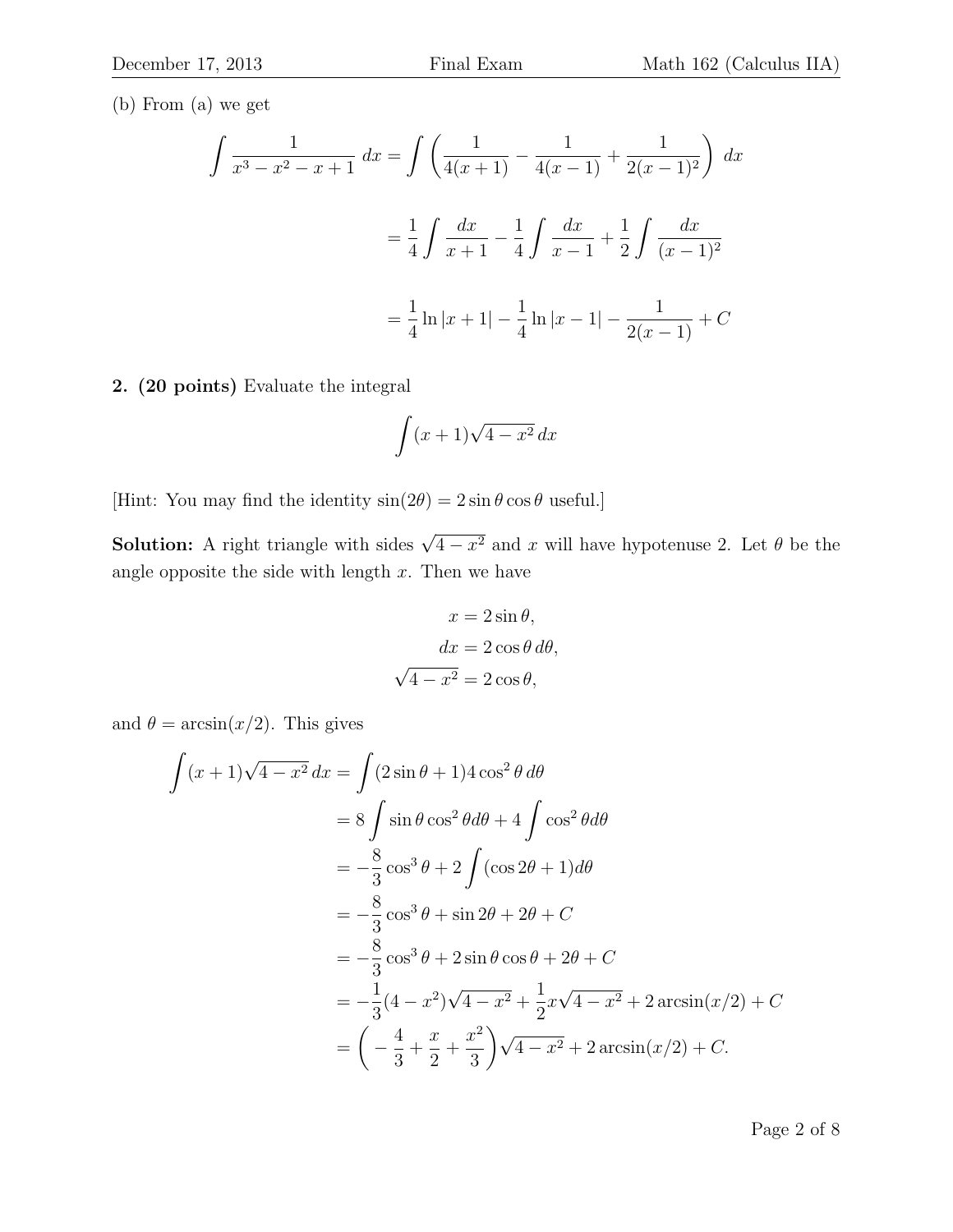Solution: This is a shell method problem. The volume of a typical shell is

[circumference][height][thickness] =  $[2\pi(2+x)][x^3][\Delta x]$ .

Hence the volume of the solid is

$$
V = \int_0^2 2\pi (2 + x)x^3 dx
$$
  
=  $2\pi \int_0^2 (2x^3 + x^4) dx$   
=  $2\pi \left[ \frac{1}{2} x^4 + \frac{1}{5} x^5 \right]_0^2$   
=  $\frac{144\pi}{5}$ 

4. (15 points) Evaluate the integral

$$
\int \cos \sqrt{x} \, dx.
$$

**Solution:** We begin with a substitution. Let  $y =$ √  $\overline{x}$ , then  $dy = \frac{dx}{2}$  $\frac{dx}{2\sqrt{x}}$  so that  $dx = 2ydy$ . This gives

$$
\int \cos \sqrt{x} \, dx = 2 \int y \cos(y) \, dy.
$$

Next we integrate by parts. Let  $u = y$  and  $dv = \cos(y)dy$ . Then  $du = dy$  and  $v = \sin(y)$ which gives

$$
\int y \cos(y) dy = uv - \int v du = y \sin(y) - \int \sin(y) dy = y \sin(y) + \cos(y) + C
$$

$$
= \sqrt{x} \sin \sqrt{x} + \cos \sqrt{x} + C.
$$

Then

$$
\int \cos\sqrt{x} \, dx = 2\sqrt{x} \sin\sqrt{x} + 2\cos\sqrt{x} + C.
$$

**5.** (15 points) Find the arc length of the parametric curve  $x(t) = e^t + e^{-t}$ ,  $y(t) = 5 - 2t$ , connecting the point  $(x, y) = (2, 5)$  to the point  $(x, y) = (e^{3} + e^{-3}, -1)$ .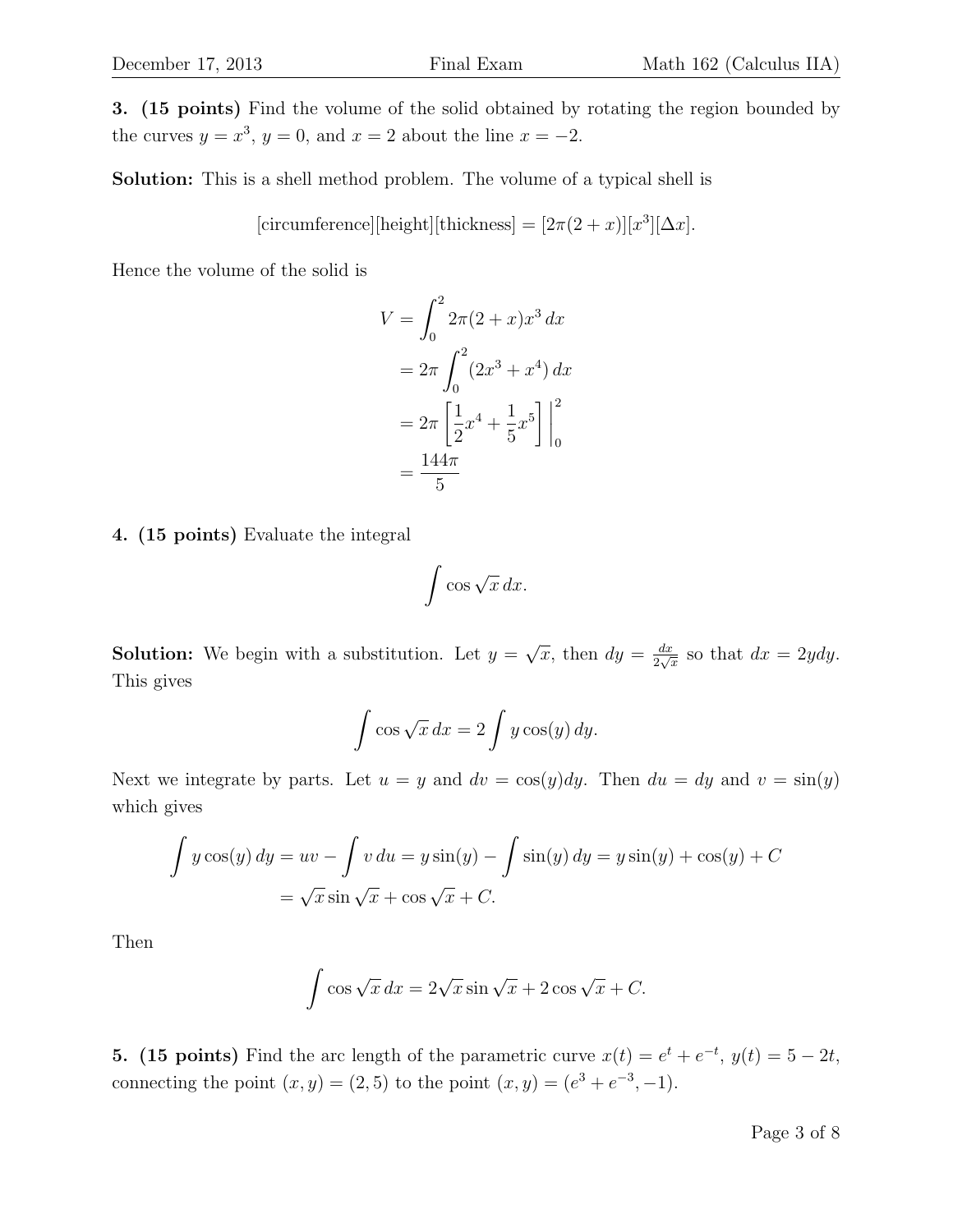**Solution:** We begin by observing that  $y(t) = 5 - 2t = 5$  when  $t = 0$ , and  $y(t) = -1$  when  $t = 3$ , so our range of t-values is  $0 \le t \le 3$ . Then the arc length L of this curve is given by

$$
L = \int_0^3 \sqrt{(x'(t))^2 + (y'(t))^2} dt = \int_0^3 \sqrt{(e^t - e^{-t})^2 + (-2)^2} dt
$$
  
= 
$$
\int_0^3 \sqrt{e^{2t} - 2 + e^{-2t} + 4} dt = \int_0^3 \sqrt{e^{2t} + 2 + e^{-2t}} dt
$$
  
= 
$$
\int_0^3 \sqrt{(e^t + e^{-t})^2} dt = \int_0^3 |e^t + e^{-t}| dt
$$
  
= 
$$
\int_0^3 (e^t + e^{-t}) dt = [e^t - e^{-t}]_0^3 = e^3 - e^{-3}.
$$

#### 6. (15 points)

The cardioid is the curve defined in polar coordinates by  $r = 1 + \cos \theta$ . Find the area of the region bounded above by the cardioid and below by the x-axis.



**Solution:** It is easily verified that the region  $R$  bounded above by the cardioid and below by the  $x$ -axis is given by

$$
R = \{(r, \theta) : 0 \le r \le 1 + \cos \theta, 0 \le \theta \le \pi\}.
$$

We use the formula for area inside a polar curve to compute that the area A of the region R is given by

$$
A = \frac{1}{2} \int_0^{\pi} (1 + \cos \theta)^2 d\theta = \frac{1}{2} \int_0^{\pi} (1 + 2 \cos \theta + \cos^2 \theta) d\theta
$$
  
=  $\frac{1}{2} \int_0^{\pi} \left( \frac{3}{2} + 2 \cos \theta + \frac{1}{2} \cos 2\theta \right) d\theta = \frac{1}{2} \left[ \frac{3\theta}{2} + 2 \sin \theta + \frac{1}{4} \sin 2\theta \right]_0^{\pi}$   
=  $\frac{3\pi}{4}$ .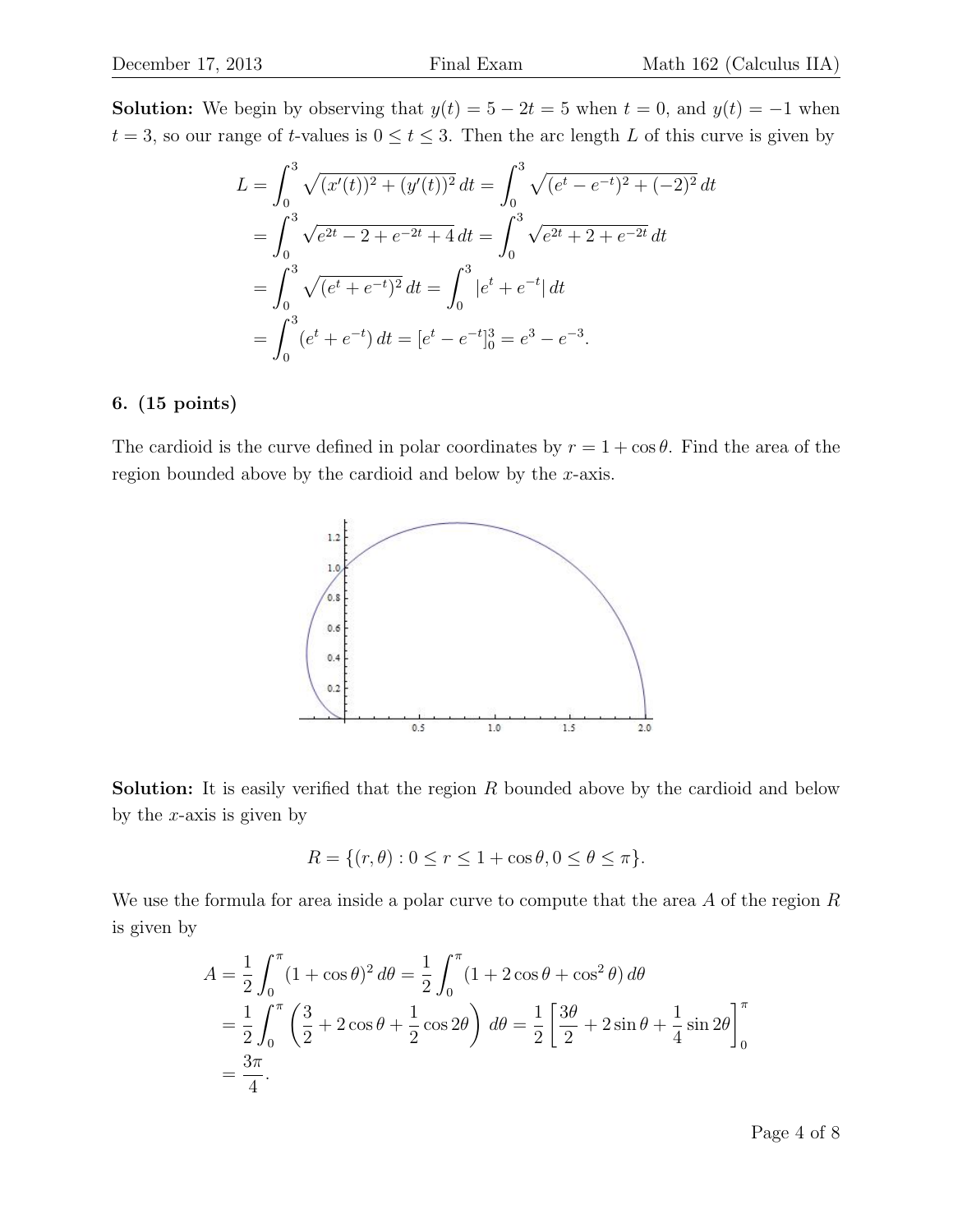# Part B

# 7. (20 points)

(a) Find the Maclaurin series expansion of  $(\arctan x^2)/x^2$ , as well as the interval of convergence.

(b) Find the Maclaurin series for

$$
\int_0^x \frac{\arctan t^2}{t^2} dt,
$$

as well as the interval of convergence.

**Solution:** (a) The series for  $\arctan x$  is

$$
\sum_{n=0}^{\infty} \frac{(-1)^n x^{2n+1}}{(2n+1)} = x - \frac{x^3}{3} + \frac{x^5}{5} + \cdots,
$$

which converges for  $|x| \leq 1$ . Therefore the series for  $(\arctan x^2)/x^2$  is

$$
\sum_{n=0}^{\infty} \frac{(-1)^n x^{4n}}{(2n+1)} = 1 - \frac{x^4}{3} + \frac{x^8}{5} + \cdots,
$$

which also converges for  $|x| \leq 1$ .

(b) We can find this series by integrating the one above. The result is

$$
\sum_{n=0}^{\infty} \frac{(-1)^n x^{4n+1}}{(2n+1)(4n+1)} = x - \frac{x^5}{3 \cdot 5} + \frac{x^9}{5 \cdot 9} + \cdots,
$$

which again converges for  $|x| \leq 1$ .

## 8. (20 points)

(a) Find the Taylor series centered at 0 of the function  $\ln(1-x^2)$ , as well as radius and interval of convergence.

(b) Write the integral

$$
\int_0^x \ln(1 - t^2) dt
$$

as a power series in x. **Solution:** (a) The Taylor series of  $\ln(1+x)$  is

$$
\ln(1+x) = \sum_{n=1}^{\infty} \frac{(-1)^{n+1}}{n} x^n = x - \frac{1}{2}x^2 + \frac{1}{3}x^3 - \dots
$$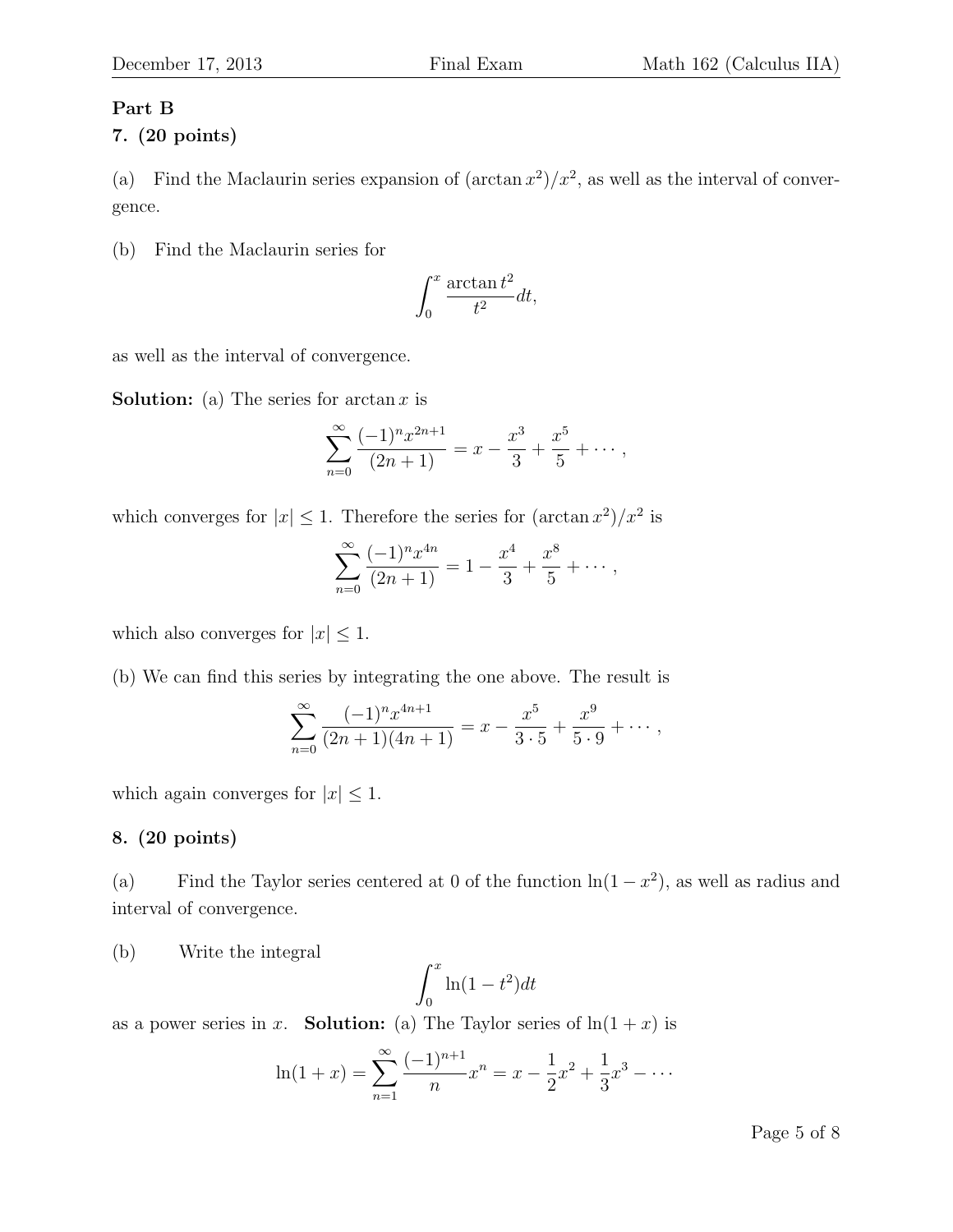with its radius of convergence 1. Therefore, replacing x by  $-x^2$ ,

$$
\ln(1 - x^2) = -\sum_{n=1}^{\infty} \frac{x^{2n}}{n} = -x^2 - \frac{x^4}{2} - \frac{x^6}{3} - \dots
$$

and its radius of convergence is also 1.

We check the convergence at the end points  $x = \pm 1$ . When  $x = 1$ , the series is

$$
-\sum_{n=1}^\infty \frac{1}{n}
$$

and it is divergence because it is harmonic series. When  $x = -1$ , the same thing happens. (b).

$$
\int_0^x \ln(1 - t^2) dt = -\int_0^x \sum_{n=1}^\infty \frac{1}{n} t^{2n} dt
$$
  
= 
$$
-\sum_{n=1}^\infty \frac{1}{n} \int_0^x t^{2n} dt
$$
  
= 
$$
-\sum_{n=1}^\infty \frac{x^{2n+1}}{n(2n+1)}
$$
  
= 
$$
-\frac{x^3}{3} - \frac{x^5}{10} - \frac{x^7}{21} - \dots
$$

The equation holds for  $|x| < 1$ .

9. (20 points) Find the radius of convergence and interval of convergence of the series

$$
\sum_{n=2}^{\infty} \frac{(-1)^n (x-1)^n}{3^n \ln n}
$$

Solution:Using the ratio test,

$$
\lim_{n \to \infty} \left| \frac{(-1)^{n+1}(x-1)^{n+1}}{3^{n+1}\ln(n+1)} \cdot \frac{3^n \ln n}{(-1)^n (x-1)^n} \right|
$$
\n
$$
= \frac{|x-1|}{3} \lim_{n \to \infty} \frac{\ln n}{\ln(n+1)}
$$
\n
$$
= \frac{|x-1|}{3} \lim_{n \to \infty} \frac{1/n}{1/(n+1)} \text{ by L'Hopital's}
$$
\n
$$
= \frac{|x-1|}{3} \lim_{n \to \infty} \frac{n+1}{n}
$$
\n
$$
= \frac{|x-1|}{3} < 1
$$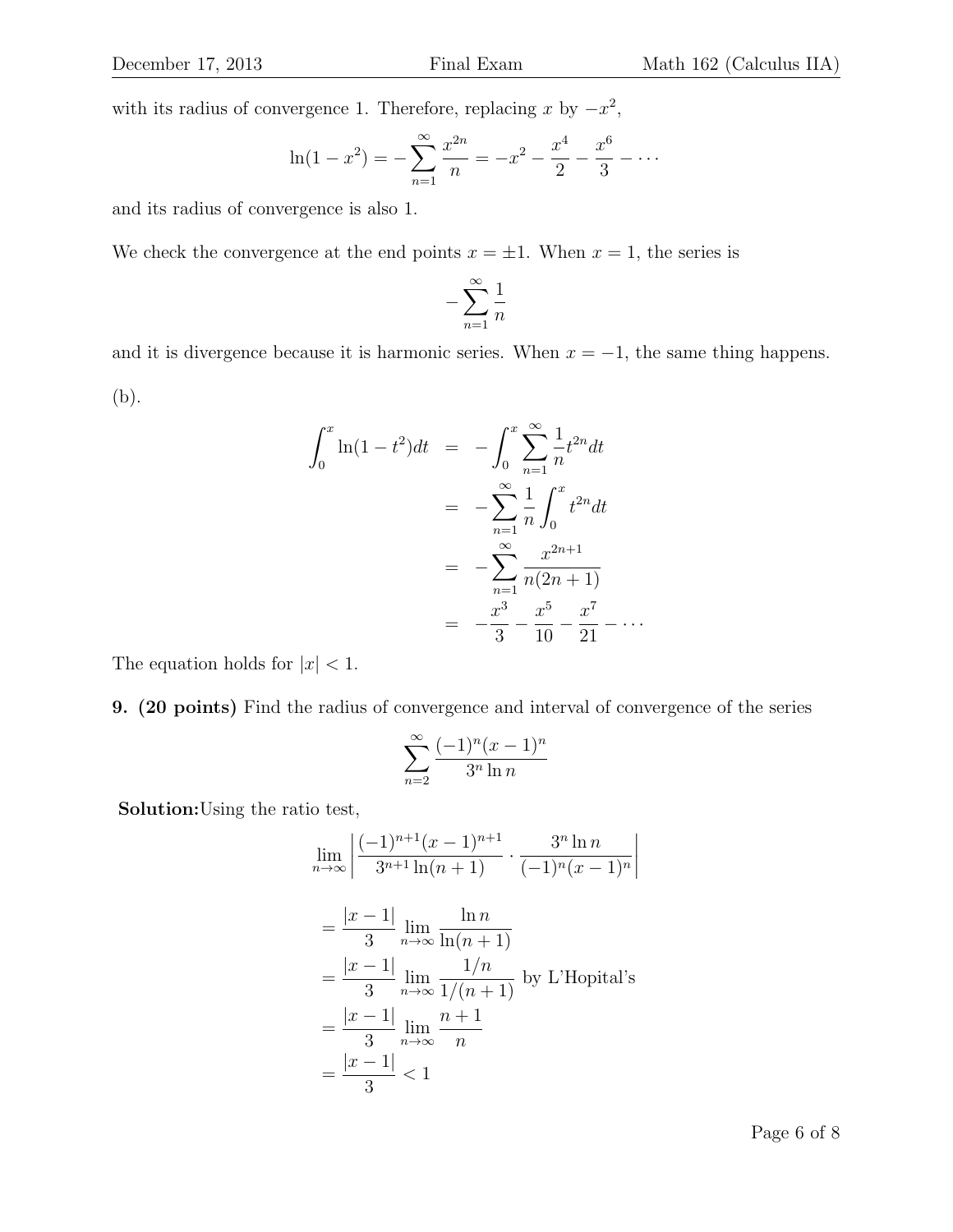So  $|x-1| < 3$ , and the radius of convergence is 3. For the interval of convergence, we check endpoints.

If 
$$
x = -2
$$
,

$$
\sum_{n=2}^{\infty} \frac{(-1)^n (-2-1)^n}{3^n \ln n} = \sum_{n=2}^{\infty} \frac{(-1)^n (-1)^n}{\ln n} = \sum_{n=2}^{\infty} \frac{1}{\ln n}.
$$

This series diverges in direct comparison to the series  $\sum_{n=2}^{\infty}$ 1  $\frac{1}{n}$ , because  $1/n < 1/\ln n$ , and  $\sum \frac{1}{n}$  is divergent (harmonic.)

If  $x=4$ ,

$$
\sum_{n=2}^{\infty} \frac{(-1)^n (4-1)^n}{3^n \ln n} = \sum_{n=2}^{\infty} \frac{(-1)^n}{\ln n}.
$$

This is a convergent alternating series, because  $\{\ln n\}$  is an increasing sequence, so  $\frac{1}{\ln n}$  $\frac{1}{\ln(n+1)}$ , and because  $\lim_{n\to\infty}$ 1  $\ln n$  $= 0.$ 

Hence the interval of convergence is  $(-2, 4]$ .

### 10. (20 points)

Determine whether the series

$$
\sum_{n=1}^{\infty} \frac{(-1)^n \sqrt{n^3 - 3}}{n^3 + 1}
$$

is absolutely convergent, conditionally convergent, or divergent.

#### Solution:

$$
\sum_{n=1}^{\infty} \left| \frac{(-1)^n \sqrt{n^3 - 3}}{n^3 + 1} \right| = \sum_{n=1}^{\infty} \frac{\sqrt{n^3 - 3}}{n^3 + 1}
$$

$$
< \sum_{n=1}^{\infty} \frac{\sqrt{n^3}}{n^3}
$$

$$
= \sum_{n=1}^{\infty} \frac{1}{n^{3/2}}
$$

Since  $\sum_{n=1}^{\infty}$ 1  $\frac{1}{n^{3/2}}$  is a convergent *p*-series,  $(p = 3/2 > 1)$ ,  $\sum_{n=1}^{\infty}$ direct comparison. Then  $\sum_{n=1}^{\infty} \frac{(-1)^n \sqrt{n^3 - 3}}{n^3}$  is absolutely con  $(-1)^n$ √  $n^3-3$  $n^3 + 1$  $\begin{array}{c} \begin{array}{c} \begin{array}{c} \begin{array}{c} \end{array} \\ \end{array} \\ \begin{array}{c} \end{array} \end{array} \end{array} \end{array}$ converges by  $n=1$  $(-1)^n$ √  $n^3-3$  $\frac{n^3+1}{n^3+1}$  is absolutely convergent.

## 11. (20 points)